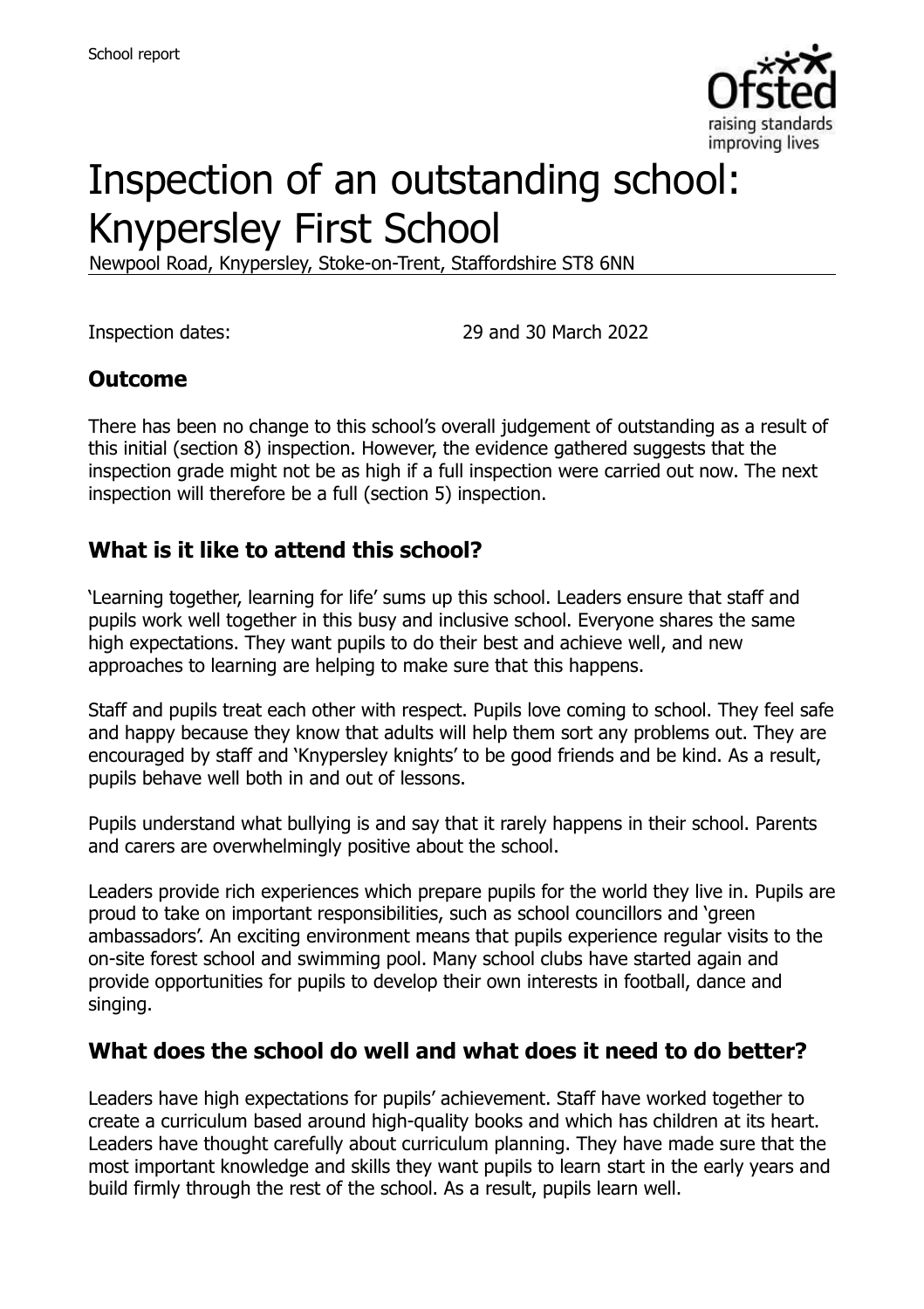

Leaders are trialling new ways to deliver the curriculum in some subjects. For example, staff are working with the local 'maths hub' to implement a mastery approach in mathematics. Leaders have not yet implemented this approach fully across the school. In some lessons, teachers do not check pupils' understanding and adapt their teaching well enough. This means that not all pupils are given the opportunity to make as much progress as they truly could.

Leaders are determined that all pupils will consistently know and remember more in their learning. They have recently changed the way that pupils who need extra help are supported. Leaders have now started to ensure that all pupils access the same curriculum as their friends. This includes pupils with special educational needs and/or disabilities (SEND). Leaders are checking that this support is carefully planned and delivered so that pupils get the help they need to learn well. Pupils with SEND are valued. They play an important part in all areas of school life.

Children in the early years get off to a super start. Staff carefully plan and work with children to make sure they learn and play consistently well. They ensure that children get lots of chances to practise the skills they have learned in the well-planned early years spaces. As a result, children are confident and busy learners. Strong leadership in the early years drives high-quality learning.

Leaders want all pupils to be able to read well and to love reading. No time is lost in teaching pupils to read. Staff know the order in which new sounds must be taught and by when. A new phonics scheme is being trialled in some classes. In these classes, the teaching of phonics is highly consistent, and pupils make swift progress in learning new sounds and blending them to read words in their well-matched books.

Pupils know they should read at home and that teachers check. Pupils agree that reading frequently builds their confidence. Pupils get the extra help they need so they catch up and get back on track. Pupils enjoy choosing books from the well-stocked library. When asked why they like reading, one pupil said, 'Reading is like a playground for your mind.'

Trips to Standon Bowers, the Buddhist centre and the pantomime help broaden life experiences. Pupils support local charities, and the school's 'community kids' enjoy litter picking and delivering daffodils to local residents. They are proud of their roles in school life.

Pupils are polite and well mannered. They say that teachers notice if they are sad and take time to find out why. Pupils are confident that teachers will help them sort out any problems or disagreements they have. Pupils get on well together. They are tolerant and respectful, and one pupil said, 'It doesn't matter if you're different – we're all a Knypersley family.'

Staff feel incredibly proud to work at the school. All say that they feel well supported by a leadership team that manages the school well.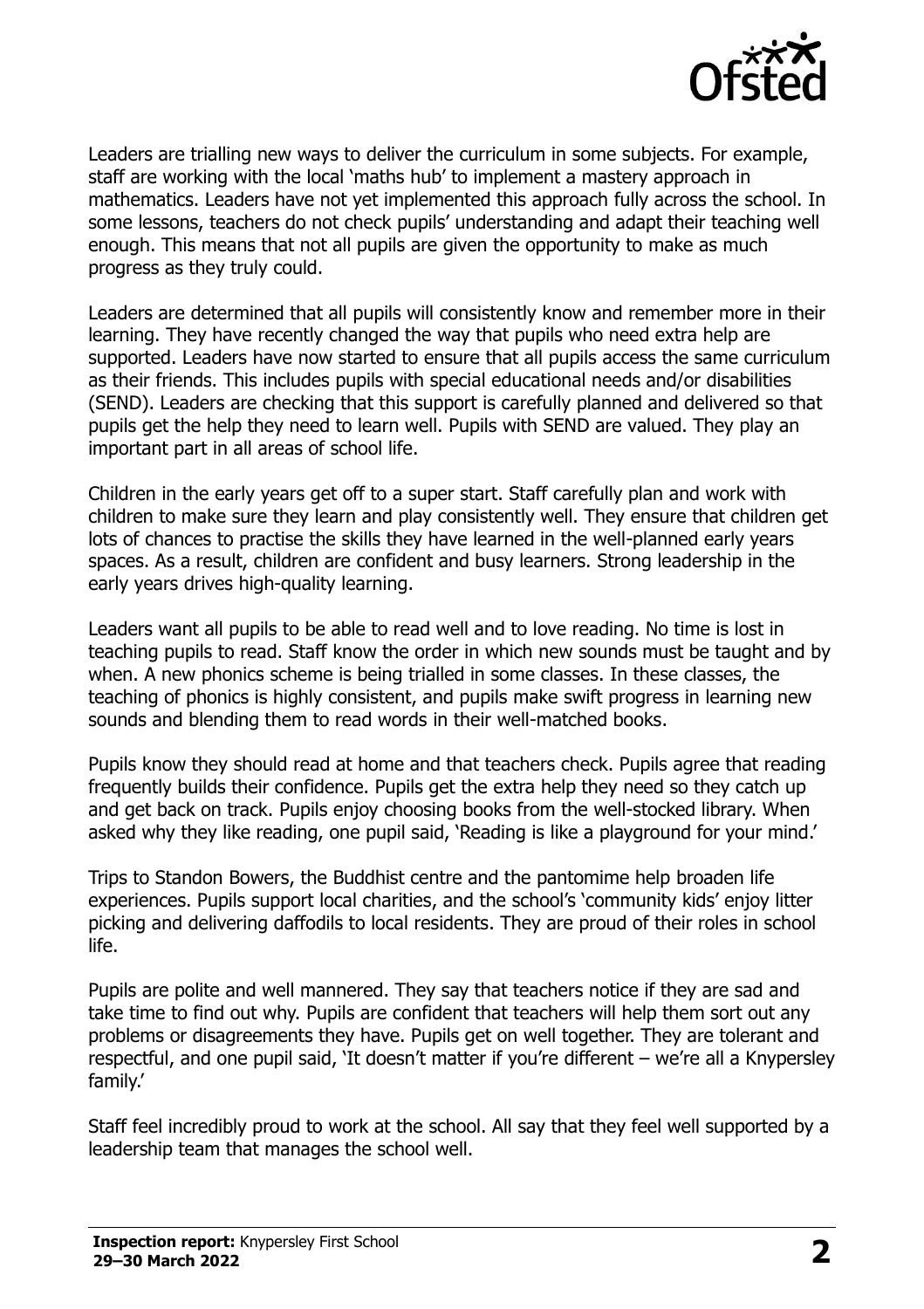

## **Safeguarding**

The arrangements for safeguarding are effective.

Leaders ensure that staff are well trained and know what to do to help keep pupils safe. Pupils say that staff will always try to help them if they feel worried about something. Parents overwhelmingly agree that their children feel safe.

Currently, any concerns that staff have are not recorded consistently well. This means that leaders cannot access all the information in one place to inform any decisions they make.

Leaders carry out appropriate checks for new staff. Policies and procedures for staff recruitment are clear and these records are carefully kept up to date.

## **What does the school need to do to improve?**

## **(Information for the school and appropriate authority)**

- Leaders have not ensured that safeguarding concerns are recorded in a consistent, well organised way. This means that leaders cannot easily access all the information in one place to help inform the decisions they make. Leaders should ensure that there is a clear and easily accessible system for recording safeguarding information and that all staff receive appropriate training and support in how to use this effectively.
- Curriculum changes have not yet been implemented in all classes. Some teachers do not always effectively check how well pupils are learning in lessons. This means that some pupils do not make the progress they could. Leaders should ensure that all staff are trained in the new curriculum changes and supported to deliver the curriculum equally well.

## **Background**

When we have judged a school to be outstanding, we will then normally go into the school about once every four years to confirm that the school remains outstanding. This is called a section 8 inspection of a good or outstanding school, because it is carried out under section 8 of the Education Act 2005. We do not give graded judgements on a section 8 inspection. However, if we find evidence that a school would now receive a higher or lower grade, then the next inspection will be a section 5 inspection. Usually this is within one to two years of the date of the section 8 inspection. If we have serious concerns about safeguarding, behaviour or the quality of education, we will deem the section 8 inspection as a section 5 inspection immediately.

This is the first inspection since we judged the predecessor school, Knypersley First School, to be outstanding in March 2017.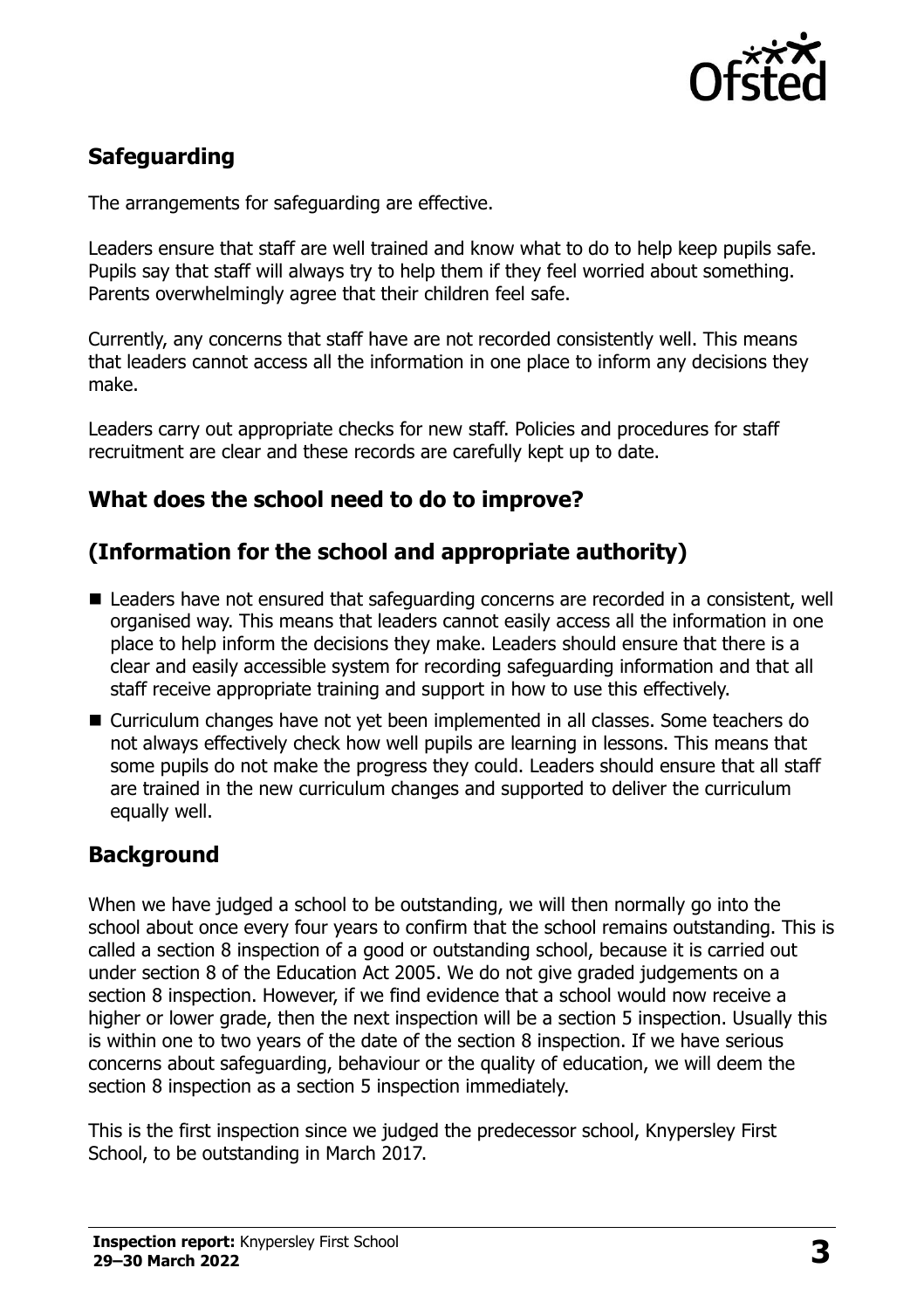

## **How can I feed back my views?**

You can use [Ofsted Parent View](https://parentview.ofsted.gov.uk/) to give Ofsted your opinion on your child's school, or to find out what other parents and carers think. We use information from Ofsted Parent View when deciding which schools to inspect, when to inspect them and as part of their inspection.

The Department for Education has further quidance on how to complain about a school.

If you are the school and you are not happy with the inspection or the report, you can [complain to Ofsted.](https://www.gov.uk/complain-ofsted-report)

#### **Further information**

You can search for [published performance information](http://www.compare-school-performance.service.gov.uk/) about the school.

In the report, '[disadvantaged pupils](http://www.gov.uk/guidance/pupil-premium-information-for-schools-and-alternative-provision-settings)' refers to those pupils who attract government pupil premium funding: pupils claiming free school meals at any point in the last six years and pupils in care or who left care through adoption or another formal route.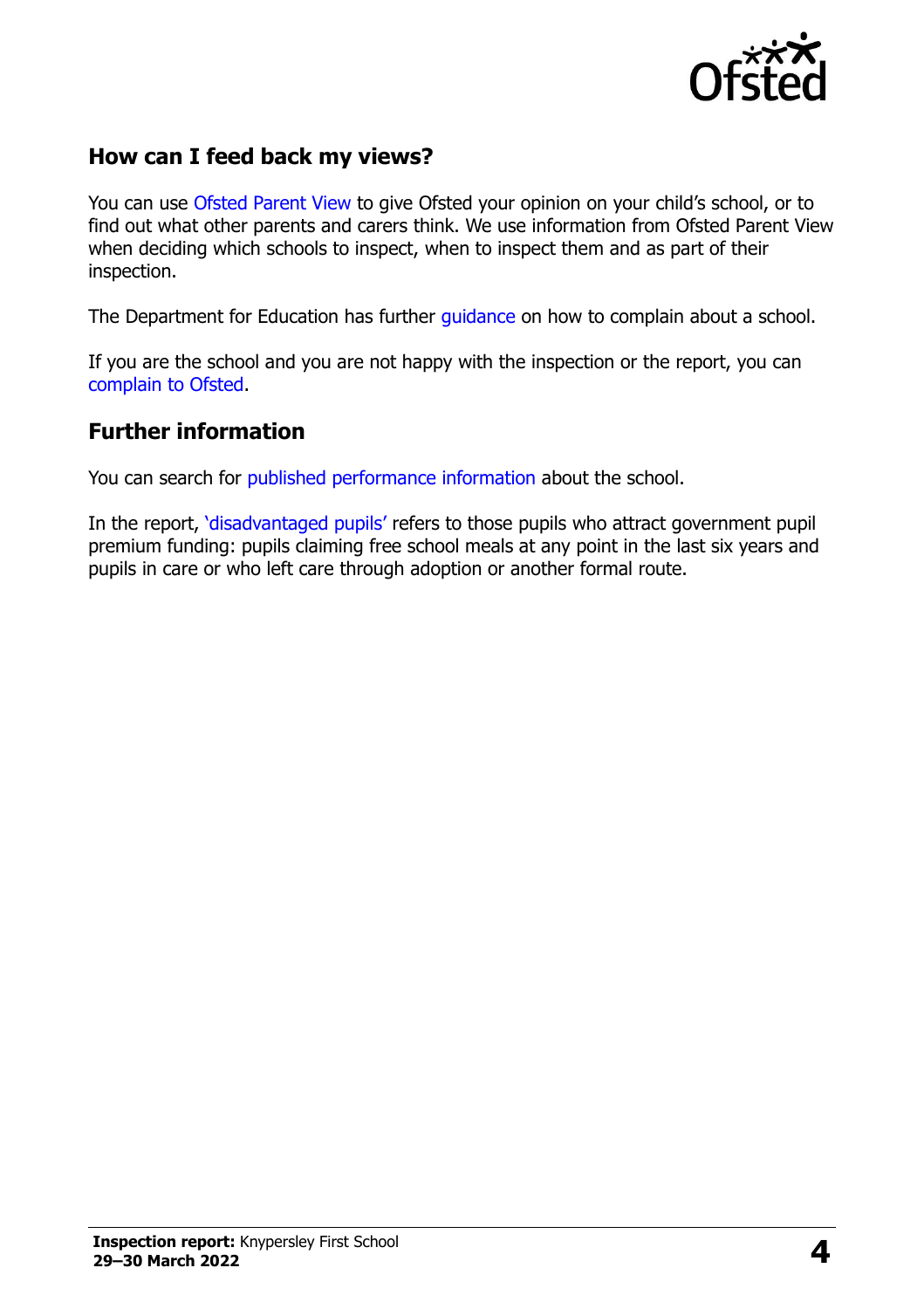

## **School details**

| Unique reference number             | 146873                        |
|-------------------------------------|-------------------------------|
| <b>Local authority</b>              | <b>Staffordshire</b>          |
| <b>Inspection number</b>            | 10212538                      |
| <b>Type of school</b>               | <b>First</b>                  |
| <b>School category</b>              | Academy converter             |
| Age range of pupils                 | $3$ to 9                      |
| <b>Gender of pupils</b>             | Mixed                         |
| Number of pupils on the school roll | 298                           |
| <b>Appropriate authority</b>        | Board of trustees             |
| <b>Chair of trust</b>               | Nicola Chell                  |
| <b>Executive Headteacher</b>        | Abigail Rourke                |
| Website                             | www.knypersley.staffs.sch.uk/ |
| Date of previous inspection         | Not previously inspected      |

## **Information about this school**

- The executive headteacher is currently overseeing the work of the school. A new headteacher has been appointed and is due to take up post in May 2022.
- The school does not use alternative provision.

## **Information about this inspection**

- This was the first routine inspection the school received since the COVID-19 pandemic began. Inspectors discussed the impact of the pandemic with leaders and have taken that into account in their evaluation of the school.
- The lead inspector held a range of meetings with those responsible for governance. She met with the chair of trustees, chair of governors, one trustee and two governors.
- The lead inspector held meetings with the executive headteacher, who is the designated safeguarding leader and acting headteacher.
- The lead inspector held meetings with the special educational needs coordinator (SENCo), the office manager, the early years foundation stage leader and other leaders.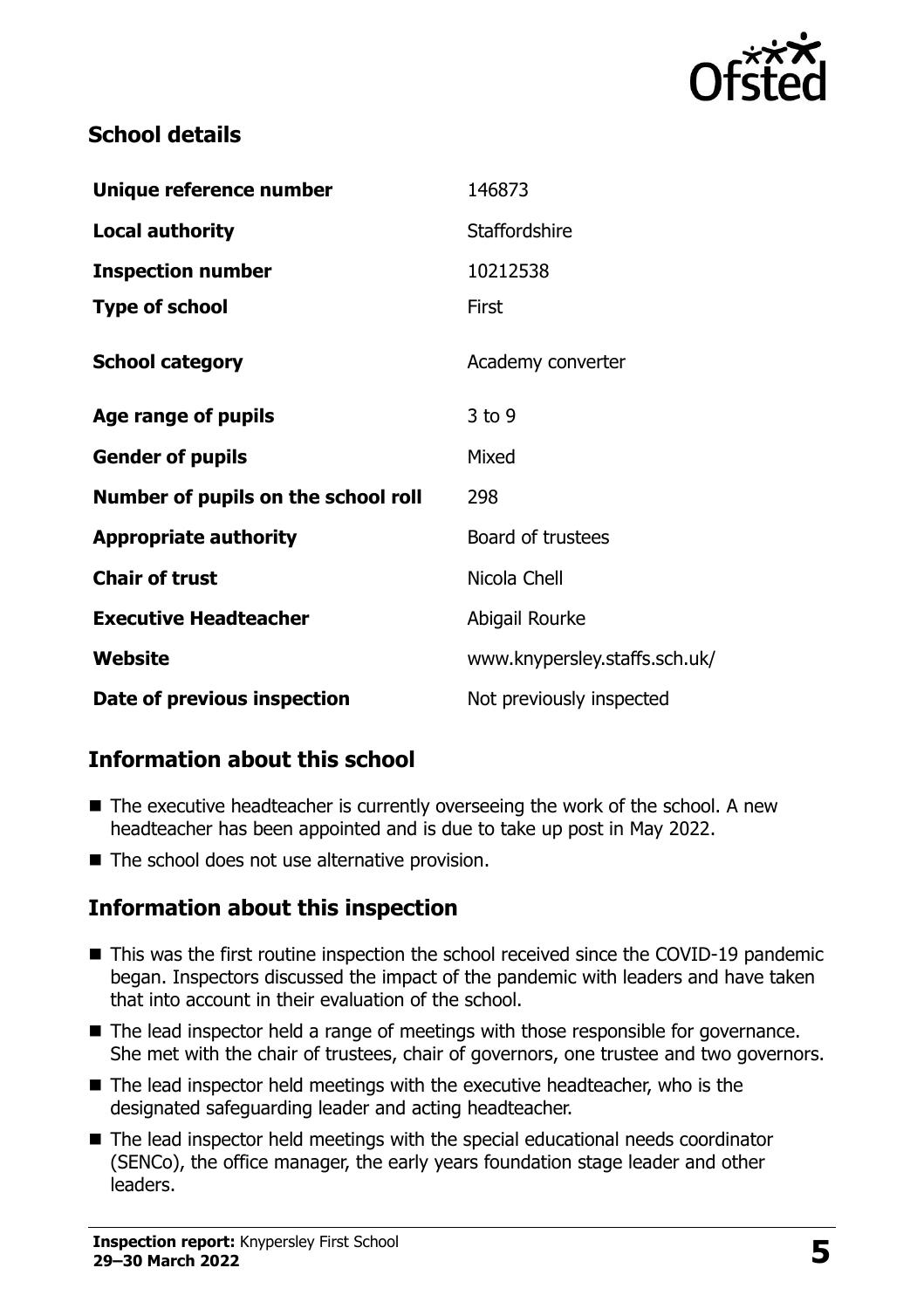

- The lead inspector carried out deep dives in these subjects: early reading, mathematics, design and technology.
- For each deep dive, the lead inspector met with subject leaders or the headteacher, discussed the curriculum, visited a sample of lessons, spoke to teachers, spoke to some pupils about their learning and looked at samples of pupils' work.
- The lead inspector made visits to classrooms. Most of these visits were with leaders.
- The lead inspector observed pupils' behaviour around the school, in classrooms and at breaktimes and lunchtimes.
- The lead inspector made visits to the early years part of the school.
- The lead inspector observed pupils reading to a familiar adult.
- The lead inspector spoke to pupils about their learning and experiences at school. She looked at pupils' work to see how well staff implement the curriculum.
- Safeguarding documents were checked, including the checks that leaders make on staff's suitability to work with children. The lead inspector checked that staff implement safeguarding policies and procedures effectively across the school.
- Ofsted's online questionnaire, Ofsted Parent View and the 54 free-text responses received, were checked during the inspection.
- The lead inspector considered the responses to Ofsted's staff survey.
- The lead inspector looked at a range of documentation provided by the school. This included the school's self-evaluation, school improvement plan, school policies, curriculum documents, SEND records, published information about pupils' performance and minutes of governing body meetings.
- The lead inspector looked at information published on the school's website.

#### **Inspection team**

Stephanie Moran, lead inspector **Her Majesty's Inspector**